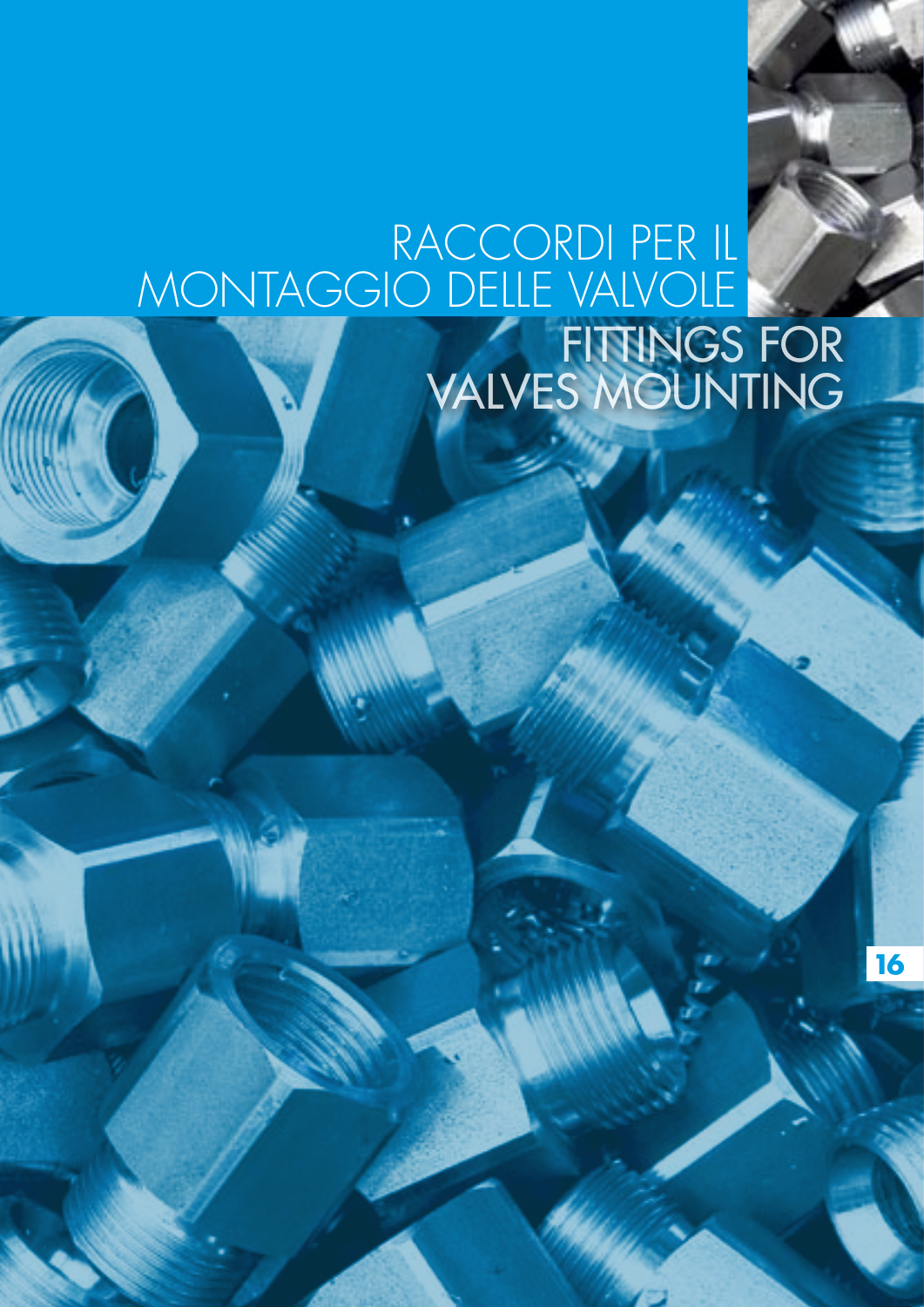# **16.1 - RACCORDI A OCCHIO PER VALVOLE SERIE DIN 2353 16.1 - FITTINGS FOR DIN 2353 VALVES SERIES**



#### **IMPIEGO:**

Raccordi a occhio con tubo Ø12 o Ø15 mm, orientabili a 360°, utilizzati per il montaggio delle valvole serie DIN 2353 direttamente sul cilindro. La maggiore profondità delle tasche o delle camere rispetto alla norma DIN 2353, permette un maggiore margine di tolleranza nella preparazione dei tubi.

#### **MATERIALI E CARATTERISTICHE:**

**Materiale**: acciaio zincato **Pressione di utilizzo**: 350 Bar (12L) – 280 Bar (15L) **Pressione di scoppio**: 1000 Bar (12L) – 780 Bar (15L)

#### **MONTAGGIO:**

Una volta ottenuta la lunghezza desiderata, inserire il tubo nella bocca della valvola e collegare l'occhio al cilindro tramite la vite forata.

#### **A RICHIESTA:**

• Raccordi con lunghezza specifica (specificare CODICE/M specificando la lunghezza in mm desiderata)

#### **USE AND OPERATION:**

Fittings for  $\varnothing$  12 or  $\varnothing$ 15 mm pipes, adjustable at 360°; they are used on DIN 2353 valve series for direct mounting on the cylinder.

#### **MATERIALS AND FEATURES:**

**Material**: zinc. plated steel **Working pressure**: 350 Bar ( 12L)- 280 Bar ( 15L) **Maximum pressure**: 1000 Bar ( 12L)- 780 Bar (15L)

#### **APPLICATIONS:**

Once obtained the desired centre distance, put the pipe into the valve's port and connect the fitting to the cylinder though the screw.

#### **ON REQUEST:**

• specific centre distance (specify CODE/M with the desired mm length)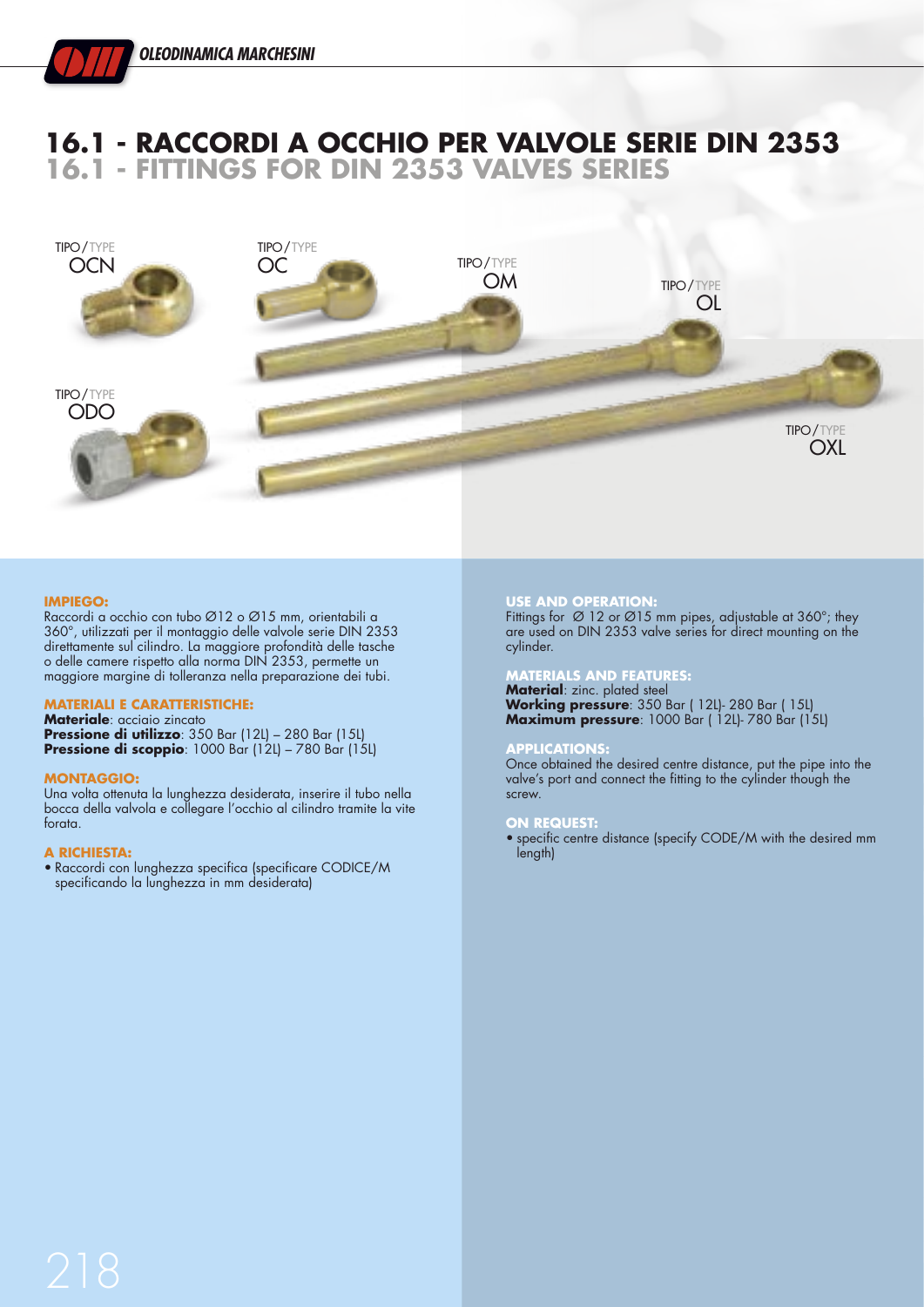# **OCCHIO CORTO - SHORT BANJO**

| <b>CODICE</b> | <b>SIGLA</b>      |    | ØC   | ØV | Н    | <b>PESO</b><br><b>WEIGHT</b> |
|---------------|-------------------|----|------|----|------|------------------------------|
| CODE          | <b>TYPE</b>       | mm | mm   | mm | mm   | Кg                           |
| R1150         | $OC$ $1/4''$      | 38 | 13,3 | 12 | 14,5 | 0,036                        |
| R1160         | OC 3/s''          | 40 | 17   | 12 | 17   | 0,044                        |
| <b>R1170</b>  | $OC \frac{1}{2}"$ | 44 | 21,2 | 15 | 22   | 0,088                        |
| <b>R1190</b>  | OC 18             | 42 | 18,3 | 12 | 20   | 0,066                        |

# **OCCHIO MEDIO - MEDIUM BANJO**

| <b>CODICE</b> | <b>SIGLA</b><br>CODE<br><b>TYPE</b> |     | ØC   | ØV | Н    | <b>PESO</b><br>WEIGHT |
|---------------|-------------------------------------|-----|------|----|------|-----------------------|
|               |                                     | mm  | mm   | mm | mm   | Кg                    |
| R1200         | OM 1/4"                             | 112 | 13,3 | 12 | 14,5 | 0,072                 |
| R1210         | OM 3/s''                            | 106 | 17   | 12 | 17   | 0,072                 |
| R1220         | OM $1/2''$                          | 109 | 21,2 | 15 | 22   | 0,126                 |
| R1230         | <b>OM 18</b>                        | 107 | 18,3 | 12 | 20   | 0,094                 |

# OCCHIO CORTO SHORT BANJO





## **OCCHIO LUNGO - LONG BANJO**

| <b>CODICE</b><br>CODE | <b>SIGLA</b>     |     | ØC   | ØV | Н    | <b>PESO</b><br>WEIGHT |
|-----------------------|------------------|-----|------|----|------|-----------------------|
|                       | <b>TYPE</b>      | mm  | mm   | mm | mm   | Кg                    |
| R1240                 | $OL$ $1/4''$     | 205 | 13,3 | 12 | 14,5 | 0,106                 |
| R1250                 | OL 3/s''         | 199 | 17   | 12 | 17   | 0,110                 |
| R1260                 | $OL \frac{1}{2}$ | 202 | 21,2 | 15 | 22   | 0,176                 |
| R1270                 | OL 18            | 200 | 18,3 | 12 | 20   | 0,134                 |

#### **OCCHIO EXTRA LUNGO - EXTRA LONG BANJO**

| <b>CODICE</b> | <b>SIGLA</b> | L   | ØC   | ØV | н    | <b>PESO</b><br><b>WEIGHT</b> |
|---------------|--------------|-----|------|----|------|------------------------------|
| CODE          | <b>TYPE</b>  | mm  | mm   | mm | mm   | Кg                           |
|               |              |     | 300  |    |      |                              |
| R1241         | OXL 300 1/4" | 305 | 13,3 | 12 | 14,5 | 0,15                         |
| R1271         | OXL 300 3/8" | 300 | 17   | 12 | 17   | 0,15                         |
|               |              |     | 400  |    |      |                              |
| R1242         | OXL 400 1/4" | 405 | 13,3 | 12 | 14,5 | 0,19                         |
| R1272         | OXL 400 3/8" | 400 | 17   | 12 | 17   | 0,18                         |
|               |              |     | 500  |    |      |                              |
| R1243         | OXL 500 1/4" | 505 | 13,3 | 12 | 14,5 | 0,23                         |
| R1273         | OXL 500 3/8" | 500 | 17   | 12 | 17   | 0,22                         |

## **OCCHIO CONICO - CONICAL BANJO**

| <b>CODICE</b><br>CODE | <b>SIGLA</b><br><b>TYPE</b> | V                 |    | ØC   | <b>PESO</b><br><b>WEIGHT</b> |
|-----------------------|-----------------------------|-------------------|----|------|------------------------------|
|                       |                             | <b>GAS-CONICA</b> | mm | mm   | Кg                           |
| R1320                 | $OCN$ $\frac{1}{4}$ "       | $G$ 1/4"          | 14 | 13,3 | 0,03                         |
| R1330                 | OCN 3/s''                   | $G \frac{3}{8}$ " | 16 | 17   | 0,04                         |
| R1340                 | $OCN$ $1/2"$                | $G\frac{1}{2}$    | 21 | 21,2 | 0,10                         |



| <b>CODICE</b> | <b>SIGLA</b>              | ØC   | ØV |      | E  | <b>PESO</b><br>WEIGHT |
|---------------|---------------------------|------|----|------|----|-----------------------|
| CODE          | <b>TYPE</b>               | mm   | mm | mm   | mm | Кg                    |
| R1280         | ODO 1/4" x 12L            | 13.3 | 12 | 43.5 | 22 | 0,07                  |
| R1290         | ODO $\frac{3}{8}$ " x 12L | 17   | 12 | 38,5 | 22 | 0,07                  |
| R1300         | ODO $\frac{1}{2}$ " x 15L | 21.2 | 15 | 44.5 | 27 | 0,14                  |
| R1310         | ODO 18 x 12L              | 18.3 | 12 | 41   | 22 | 0,09                  |

OCCHIO MEDIO-LUNGO-EX.LUNGO SHORT BANDON MEDIUM - LONG - EXTRA LONG BANJO









**16**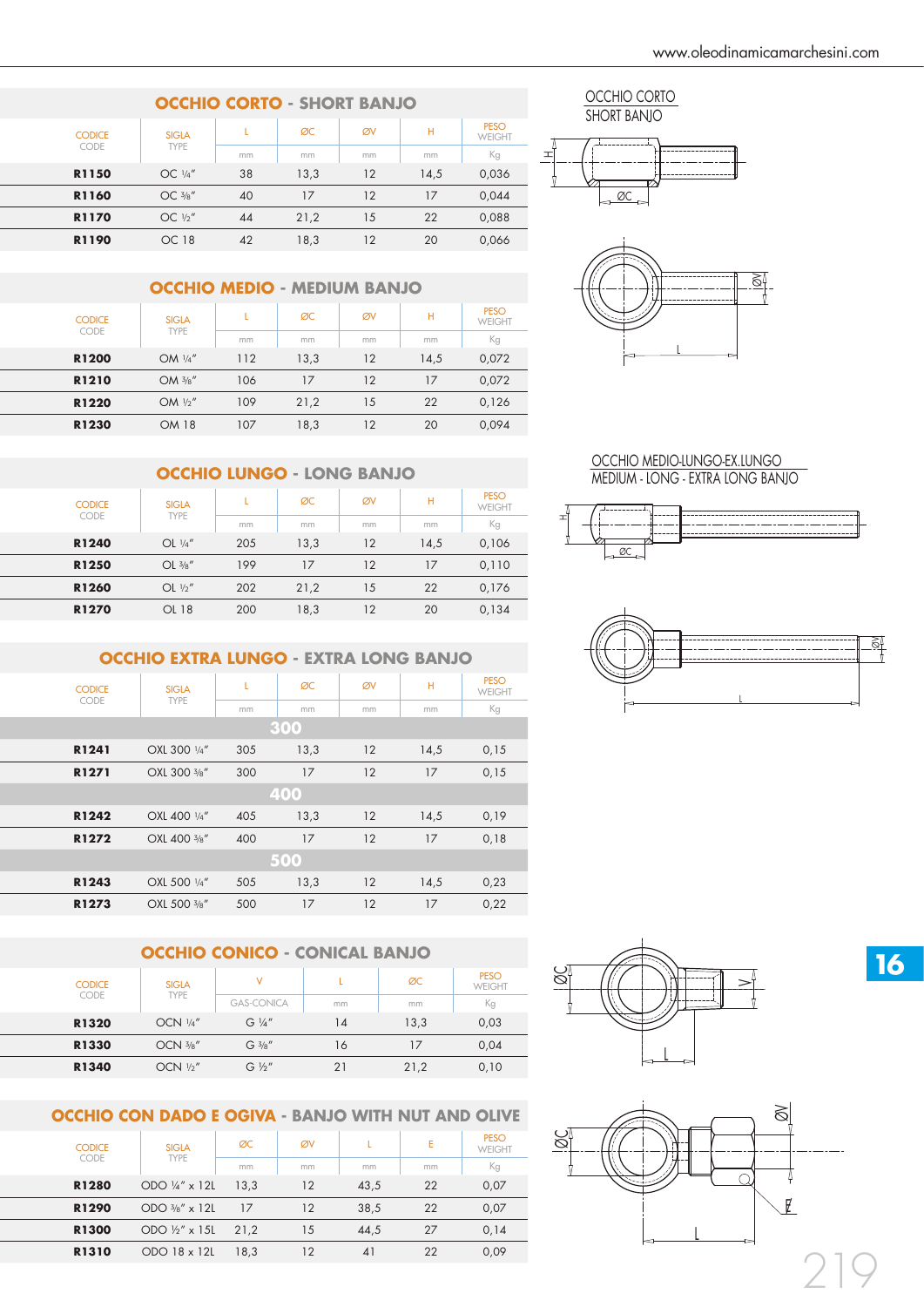# **16.2 - RACCORDI VARI PER MONTAGGIO 16.2 - DIFFERENT FITTINGS**



# **VITE FORATA - HOLED SCREW**

| <b>CODICE</b><br>CODE | <b>SIGLA</b><br><b>TYPE</b> | <b>COPPIA DI</b><br><b>SERRAGGIO</b><br><b>CLOSING</b><br>COUPLE | C                   |    | L1   | E  | <b>PESO</b><br><b>WEIGHT</b> |
|-----------------------|-----------------------------|------------------------------------------------------------------|---------------------|----|------|----|------------------------------|
|                       |                             | Nm                                                               | <b>GAS-MET</b>      | mm | mm   | mm | Кg                           |
| R1350                 | VF 1/4''                    | 55                                                               | $G$ $\frac{1}{4}$ " | 28 | 34   | 19 | 0,04                         |
| R1360                 | VF 3/8''                    | 70                                                               | $G \frac{3}{8}$ "   | 31 | 39   | 22 | 0,05                         |
| R1370                 | $VF$ $1/2$ "                | 85                                                               | $G\frac{1}{2}$      | 38 | 46   | 27 | 0,08                         |
| R1390                 | <b>VF 14</b>                | 60                                                               | M14x1,5             | 27 | 33,5 | 19 | 0,03                         |
| R1380                 | <b>VF 18</b>                | 75                                                               | M18x1,5             | 36 | 44   | 24 | 0,06                         |



### **NIPPLO CON DADO E OGIVA - NIPPLE WITH NUT AND OLIVE**

| <b>CODICE</b><br>CODE | <b>SIGLA</b><br><b>TYPE</b> | C                 | ØV | $\mathbf{L}$ | 12 | E  | PESO<br><b>WEIGHT</b> |
|-----------------------|-----------------------------|-------------------|----|--------------|----|----|-----------------------|
|                       |                             | GAS               | mm | mm           | mm | mm | Кg                    |
| R1120                 | NDO 1/4" x 12L              | G''               | 12 | 11           | 28 | 22 | 0,06                  |
| <b>R1110</b>          | NDO $\frac{3}{8}$ " x 12L   | $G \frac{3}{8}$ " | 12 | 13           | 28 | 22 | 0,06                  |
| R1130                 | NDO $\frac{1}{2}$ x 12L     | $G\frac{1}{2}$    | 12 | 13           | 32 | 22 | 0,10                  |
| R1140                 | NDO 1/2" x 15L              | $G\frac{1}{2}$    | 15 | 13           | 34 | 27 | 0,12                  |



# **NIPPLO DOPPIO - DOUBLE NIPPLE**

| <b>CODICE</b><br><b>SIGLA</b> |                                         |                   | H  | E  | <b>PESO</b><br><b>WEIGHT</b> |      |
|-------------------------------|-----------------------------------------|-------------------|----|----|------------------------------|------|
| CODE                          | <b>TYPE</b>                             | GAS               | mm | mm | mm                           | Кg   |
| R1125                         | ND $\frac{1}{4}'' \times \frac{1}{4}''$ | $G \mathcal{U}''$ | 29 | 11 | 19                           | 0,03 |
| R1115                         | ND $\frac{3}{8}$ " x $\frac{3}{8}$ "    | $G \frac{3}{8}$ " | 33 | 13 | 22                           | 0,05 |
| R1135                         | ND $\frac{1}{2}$ x $\frac{1}{2}$        | $G\frac{1}{2}$    | 38 | 15 | 27                           | 0,07 |

# **NIPPLO CON DADO A GIRELLO - NIPPLE WITH ROTARY NUT**

| <b>CODICE</b> | <b>SIGLA</b>          | $C - V$           |    | 12 | E  | <b>PESO</b><br><b>WEIGHT</b> |
|---------------|-----------------------|-------------------|----|----|----|------------------------------|
| CODE          | <b>TYPE</b>           | <b>GAS</b>        | mm | mm | mm | Кg                           |
| R1142         | $NDG$ $\frac{3}{8}$ " | $G \frac{3}{8}$ " | 13 | 33 | 22 | 0,04                         |
| R1144         | $NDG$ $1/2$ "         | $G\frac{1}{2}$    | 14 | 37 | 27 | 0,07                         |
| R1146         | NDG $\frac{3}{4}$ "   | $G \frac{3}{4}$ " | 16 | 52 | 32 | 0,11                         |



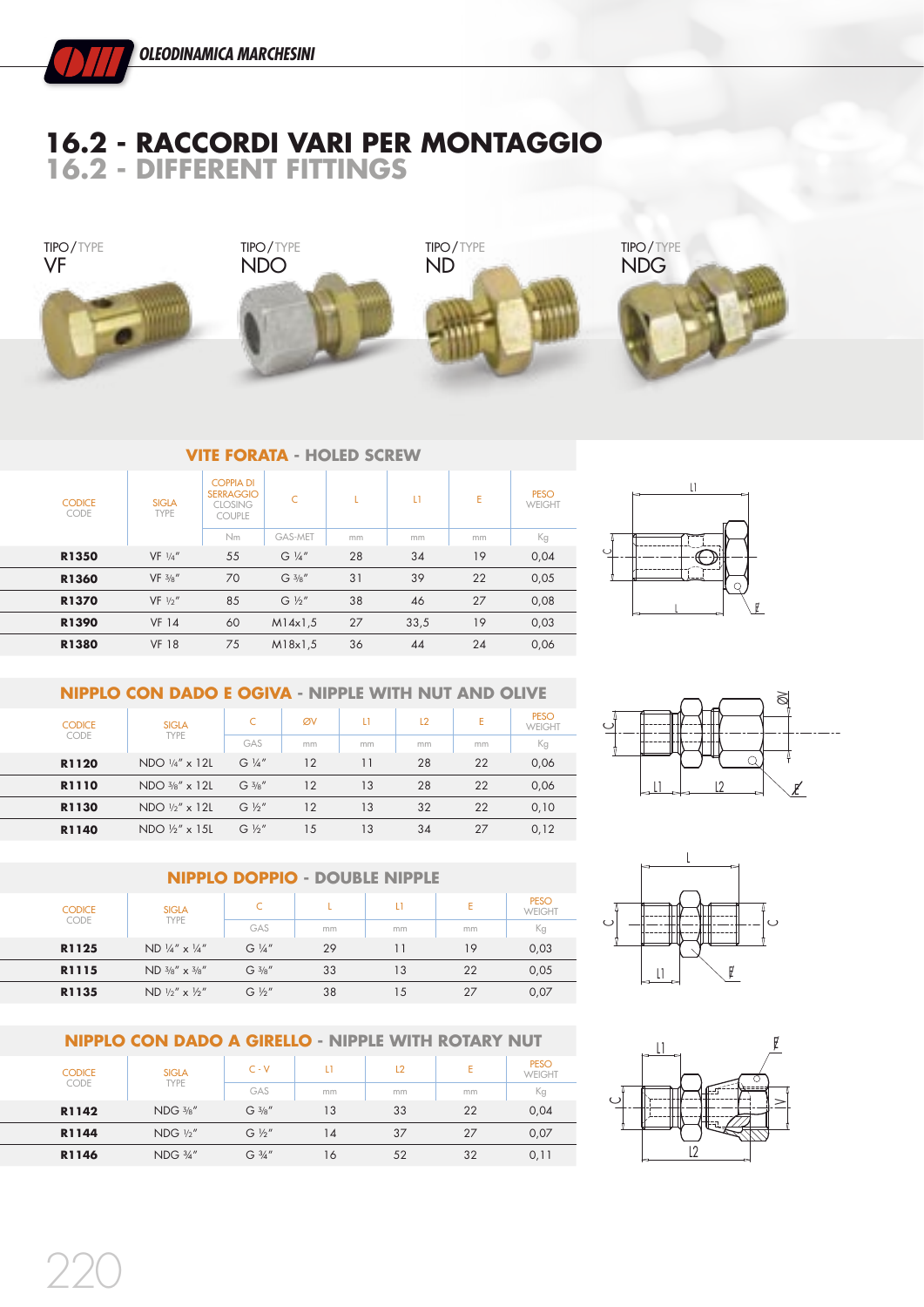